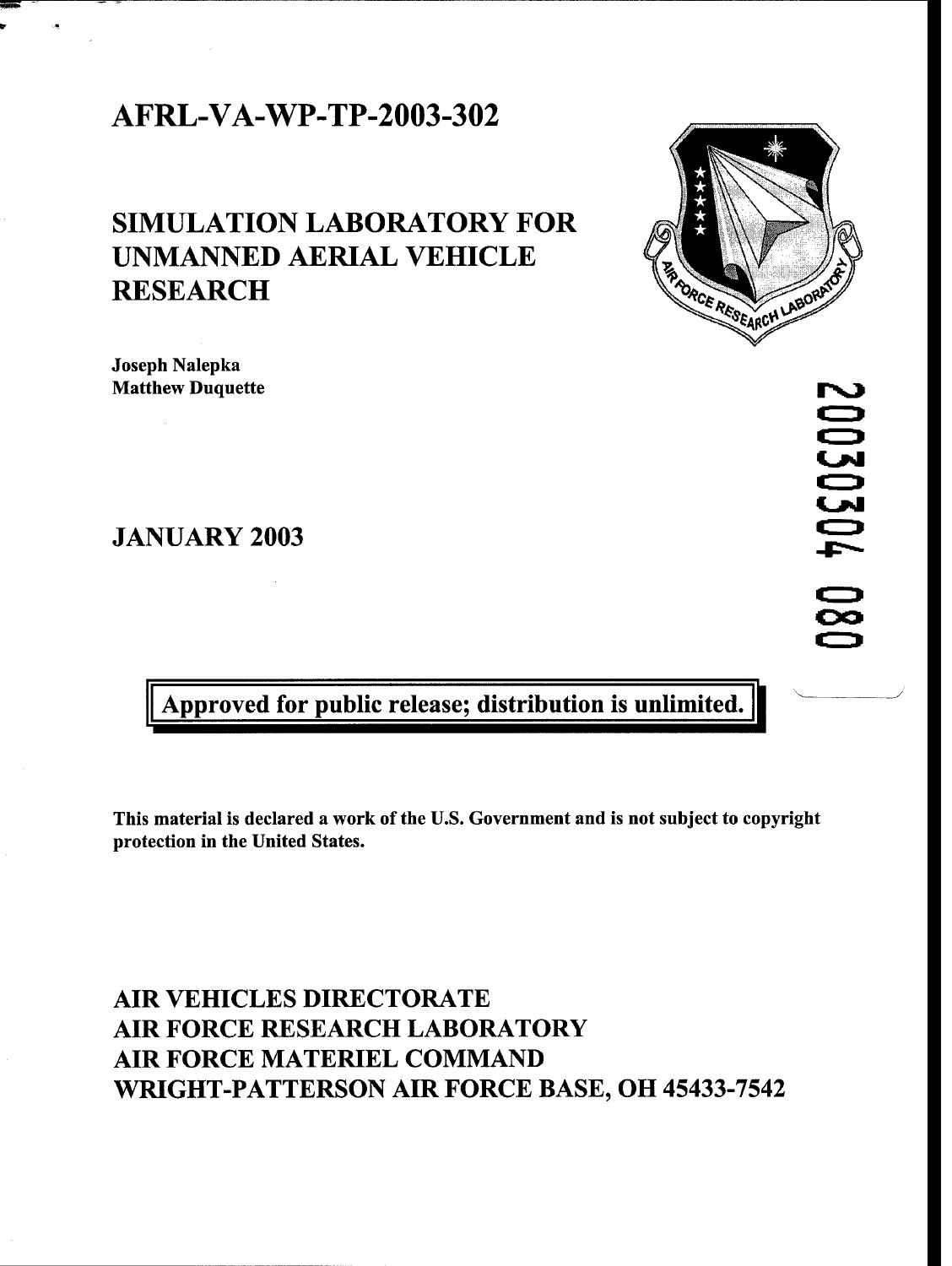| <b>REPORT DOCUMENTATION PAGE</b>                                                                                                                                                                                                                                                                                                                                                                                                                                                                                                                                                                                                                                                                                                                                                                                                                                                                                                                                                                    |                                        |                              |                                                     |               |                                                                             | Form Approved<br>OMB No. 0704-0188                            |
|-----------------------------------------------------------------------------------------------------------------------------------------------------------------------------------------------------------------------------------------------------------------------------------------------------------------------------------------------------------------------------------------------------------------------------------------------------------------------------------------------------------------------------------------------------------------------------------------------------------------------------------------------------------------------------------------------------------------------------------------------------------------------------------------------------------------------------------------------------------------------------------------------------------------------------------------------------------------------------------------------------|----------------------------------------|------------------------------|-----------------------------------------------------|---------------|-----------------------------------------------------------------------------|---------------------------------------------------------------|
| The public reporting burden for this collection of information is estimated to average 1 hour per response, including the time for reviewing instructions, searching existing data sources, searching existing data sources,<br>gathering and maintaining the data needed, and completing and reviewing the collection of information. Send comments regarding this burden estimate or any other aspect of this collection of information, including<br>suggestions for reducing this burden, to Department of Defense, Washington Headquarters Services, Directorate for Information Operations and Reports (0704-0188), 1215 Jefferson Davis Highway, Suite 1204,<br>Arlington, VA 22202-4302. Respondents should be aware that notwithstanding any other provision of law, no person shall be subject to any penalty for failing to comply with a collection of information if it does not<br>display a currently valid OMB control number. PLEASE DO NOT RETURN YOUR FORM TO THE ABOVE ADDRESS. |                                        |                              |                                                     |               |                                                                             |                                                               |
| 1. REPORT DATE (DD-MM-YY)                                                                                                                                                                                                                                                                                                                                                                                                                                                                                                                                                                                                                                                                                                                                                                                                                                                                                                                                                                           |                                        |                              | 2. REPORT TYPE                                      |               |                                                                             | 3. DATES COVERED (From - To)                                  |
| January 2003                                                                                                                                                                                                                                                                                                                                                                                                                                                                                                                                                                                                                                                                                                                                                                                                                                                                                                                                                                                        |                                        |                              | Journal Article Preprint                            |               |                                                                             |                                                               |
| 4. TITLE AND SUBTITLE                                                                                                                                                                                                                                                                                                                                                                                                                                                                                                                                                                                                                                                                                                                                                                                                                                                                                                                                                                               |                                        |                              |                                                     |               |                                                                             | 5a. CONTRACT NUMBER                                           |
| SIMULATION LABORATORY FOR UNMANNED AERIAL VEHICLE<br><b>RESEARCH</b>                                                                                                                                                                                                                                                                                                                                                                                                                                                                                                                                                                                                                                                                                                                                                                                                                                                                                                                                |                                        |                              |                                                     |               |                                                                             | <b>IN-HOUSE</b>                                               |
|                                                                                                                                                                                                                                                                                                                                                                                                                                                                                                                                                                                                                                                                                                                                                                                                                                                                                                                                                                                                     |                                        |                              |                                                     |               |                                                                             | 5b. GRANT NUMBER                                              |
|                                                                                                                                                                                                                                                                                                                                                                                                                                                                                                                                                                                                                                                                                                                                                                                                                                                                                                                                                                                                     |                                        |                              |                                                     |               |                                                                             | 5c. PROGRAM ELEMENT NUMBER<br>N/A                             |
| 6. AUTHOR(S)                                                                                                                                                                                                                                                                                                                                                                                                                                                                                                                                                                                                                                                                                                                                                                                                                                                                                                                                                                                        |                                        |                              |                                                     |               |                                                                             | 5d. PROJECT NUMBER                                            |
| Joseph Nalepka                                                                                                                                                                                                                                                                                                                                                                                                                                                                                                                                                                                                                                                                                                                                                                                                                                                                                                                                                                                      |                                        |                              |                                                     |               |                                                                             | N/A                                                           |
| <b>Matthew Duquette</b>                                                                                                                                                                                                                                                                                                                                                                                                                                                                                                                                                                                                                                                                                                                                                                                                                                                                                                                                                                             |                                        |                              |                                                     |               |                                                                             | 5e. TASK NUMBER                                               |
|                                                                                                                                                                                                                                                                                                                                                                                                                                                                                                                                                                                                                                                                                                                                                                                                                                                                                                                                                                                                     |                                        |                              |                                                     |               |                                                                             | N/A<br>5f. WORK UNIT NUMBER                                   |
|                                                                                                                                                                                                                                                                                                                                                                                                                                                                                                                                                                                                                                                                                                                                                                                                                                                                                                                                                                                                     |                                        |                              |                                                     |               |                                                                             | N/A                                                           |
| 7. PERFORMING ORGANIZATION NAME(S) AND ADDRESS(ES)<br>Control Simulation and Assessment Branch (AFRL/VACD)                                                                                                                                                                                                                                                                                                                                                                                                                                                                                                                                                                                                                                                                                                                                                                                                                                                                                          |                                        |                              |                                                     |               |                                                                             | 8. PERFORMING ORGANIZATION<br><b>REPORT NUMBER</b>            |
| <b>Control Sciences Division</b>                                                                                                                                                                                                                                                                                                                                                                                                                                                                                                                                                                                                                                                                                                                                                                                                                                                                                                                                                                    |                                        |                              |                                                     |               |                                                                             | AFRL-VA-WP-TP-2003-302                                        |
| Air Vehicles Directorate                                                                                                                                                                                                                                                                                                                                                                                                                                                                                                                                                                                                                                                                                                                                                                                                                                                                                                                                                                            |                                        |                              |                                                     |               |                                                                             |                                                               |
| Air Force Research Laboratory, Air Force Materiel Command                                                                                                                                                                                                                                                                                                                                                                                                                                                                                                                                                                                                                                                                                                                                                                                                                                                                                                                                           |                                        |                              |                                                     |               |                                                                             |                                                               |
| Wright-Patterson Air Force Base, OH 45433-7542                                                                                                                                                                                                                                                                                                                                                                                                                                                                                                                                                                                                                                                                                                                                                                                                                                                                                                                                                      |                                        |                              |                                                     |               |                                                                             |                                                               |
| 9. SPONSORING/MONITORING AGENCY NAME(S) AND ADDRESS(ES)                                                                                                                                                                                                                                                                                                                                                                                                                                                                                                                                                                                                                                                                                                                                                                                                                                                                                                                                             |                                        |                              |                                                     |               |                                                                             | 10. SPONSORING/MONITORING<br><b>AGENCY ACRONYM(S)</b>         |
| Air Vehicles Directorate                                                                                                                                                                                                                                                                                                                                                                                                                                                                                                                                                                                                                                                                                                                                                                                                                                                                                                                                                                            |                                        |                              |                                                     |               |                                                                             | <b>AFRL/VACD</b>                                              |
| Air Force Research Laboratory<br>Air Force Materiel Command                                                                                                                                                                                                                                                                                                                                                                                                                                                                                                                                                                                                                                                                                                                                                                                                                                                                                                                                         |                                        |                              |                                                     |               |                                                                             | 11. SPONSORING/MONITORING                                     |
| Wright-Patterson Air Force Base, OH 45433-7542                                                                                                                                                                                                                                                                                                                                                                                                                                                                                                                                                                                                                                                                                                                                                                                                                                                                                                                                                      |                                        |                              |                                                     |               |                                                                             | <b>AGENCY REPORT NUMBER(S)</b>                                |
|                                                                                                                                                                                                                                                                                                                                                                                                                                                                                                                                                                                                                                                                                                                                                                                                                                                                                                                                                                                                     |                                        |                              |                                                     |               |                                                                             | AFRL-VA-WP-TP-2003-302                                        |
| <b>12. DISTRIBUTION/AVAILABILITY STATEMENT</b><br>Approved for public release; distribution is unlimited.                                                                                                                                                                                                                                                                                                                                                                                                                                                                                                                                                                                                                                                                                                                                                                                                                                                                                           |                                        |                              |                                                     |               |                                                                             |                                                               |
| <b>13. SUPPLEMENTARY NOTES</b>                                                                                                                                                                                                                                                                                                                                                                                                                                                                                                                                                                                                                                                                                                                                                                                                                                                                                                                                                                      |                                        |                              |                                                     |               |                                                                             |                                                               |
| Submitted for publication in AFRL Technology Horizons, January 31, 2003.                                                                                                                                                                                                                                                                                                                                                                                                                                                                                                                                                                                                                                                                                                                                                                                                                                                                                                                            |                                        |                              |                                                     |               |                                                                             |                                                               |
| This material is declared a work of the U.S. Government and is not subject to copyright protection in the United States.                                                                                                                                                                                                                                                                                                                                                                                                                                                                                                                                                                                                                                                                                                                                                                                                                                                                            |                                        |                              |                                                     |               |                                                                             |                                                               |
| 14. ABSTRACT (Maximum 200 Words)                                                                                                                                                                                                                                                                                                                                                                                                                                                                                                                                                                                                                                                                                                                                                                                                                                                                                                                                                                    |                                        |                              |                                                     |               |                                                                             |                                                               |
| Virtual simulations are simulations that are operated at real-world time intervals and usually require human-in-the-loop intervention<br>to accomplish a set of simulation tasks. An example of this type of simulation would be a pair of piloted aircraft working together to                                                                                                                                                                                                                                                                                                                                                                                                                                                                                                                                                                                                                                                                                                                     |                                        |                              |                                                     |               |                                                                             |                                                               |
| acquire and deliver a weapon on to a specific target. For Unmanned Aerial Vehicles (UAVs), this type of simulation will be used to                                                                                                                                                                                                                                                                                                                                                                                                                                                                                                                                                                                                                                                                                                                                                                                                                                                                  |                                        |                              |                                                     |               |                                                                             |                                                               |
| address issues related to mixed fleet operations, autonomous control, concepts of operation, and the UAV operator/vehicle interface.                                                                                                                                                                                                                                                                                                                                                                                                                                                                                                                                                                                                                                                                                                                                                                                                                                                                |                                        |                              |                                                     |               |                                                                             |                                                               |
|                                                                                                                                                                                                                                                                                                                                                                                                                                                                                                                                                                                                                                                                                                                                                                                                                                                                                                                                                                                                     |                                        |                              |                                                     |               |                                                                             |                                                               |
|                                                                                                                                                                                                                                                                                                                                                                                                                                                                                                                                                                                                                                                                                                                                                                                                                                                                                                                                                                                                     |                                        |                              |                                                     |               |                                                                             |                                                               |
|                                                                                                                                                                                                                                                                                                                                                                                                                                                                                                                                                                                                                                                                                                                                                                                                                                                                                                                                                                                                     |                                        |                              |                                                     |               |                                                                             |                                                               |
| <b>15. SUBJECT TERMS</b>                                                                                                                                                                                                                                                                                                                                                                                                                                                                                                                                                                                                                                                                                                                                                                                                                                                                                                                                                                            |                                        |                              |                                                     |               |                                                                             |                                                               |
|                                                                                                                                                                                                                                                                                                                                                                                                                                                                                                                                                                                                                                                                                                                                                                                                                                                                                                                                                                                                     | <b>16. SECURITY CLASSIFICATION OF:</b> |                              | 17. LIMITATION<br><b>OF ABSTRACT:</b><br><b>SAR</b> | 18. NUMBER OF | 19a. NAME OF RESPONSIBLE PERSON (Monitor)<br><b>PAGES</b><br>Joseph Nalepka |                                                               |
| a. REPORT                                                                                                                                                                                                                                                                                                                                                                                                                                                                                                                                                                                                                                                                                                                                                                                                                                                                                                                                                                                           | <b>b. ABSTRACT</b><br>Unclassified     | c. THIS PAGE<br>Unclassified |                                                     | 12            |                                                                             |                                                               |
| Unclassified                                                                                                                                                                                                                                                                                                                                                                                                                                                                                                                                                                                                                                                                                                                                                                                                                                                                                                                                                                                        |                                        |                              |                                                     |               |                                                                             | 19b. TELEPHONE NUMBER (Include Area Code)<br>$(937)$ 904-6547 |
|                                                                                                                                                                                                                                                                                                                                                                                                                                                                                                                                                                                                                                                                                                                                                                                                                                                                                                                                                                                                     |                                        |                              |                                                     |               |                                                                             |                                                               |
| Standard Form 298 (Rev. 8-98)<br>Prescribed by ANSI Std. Z39-18                                                                                                                                                                                                                                                                                                                                                                                                                                                                                                                                                                                                                                                                                                                                                                                                                                                                                                                                     |                                        |                              |                                                     |               |                                                                             |                                                               |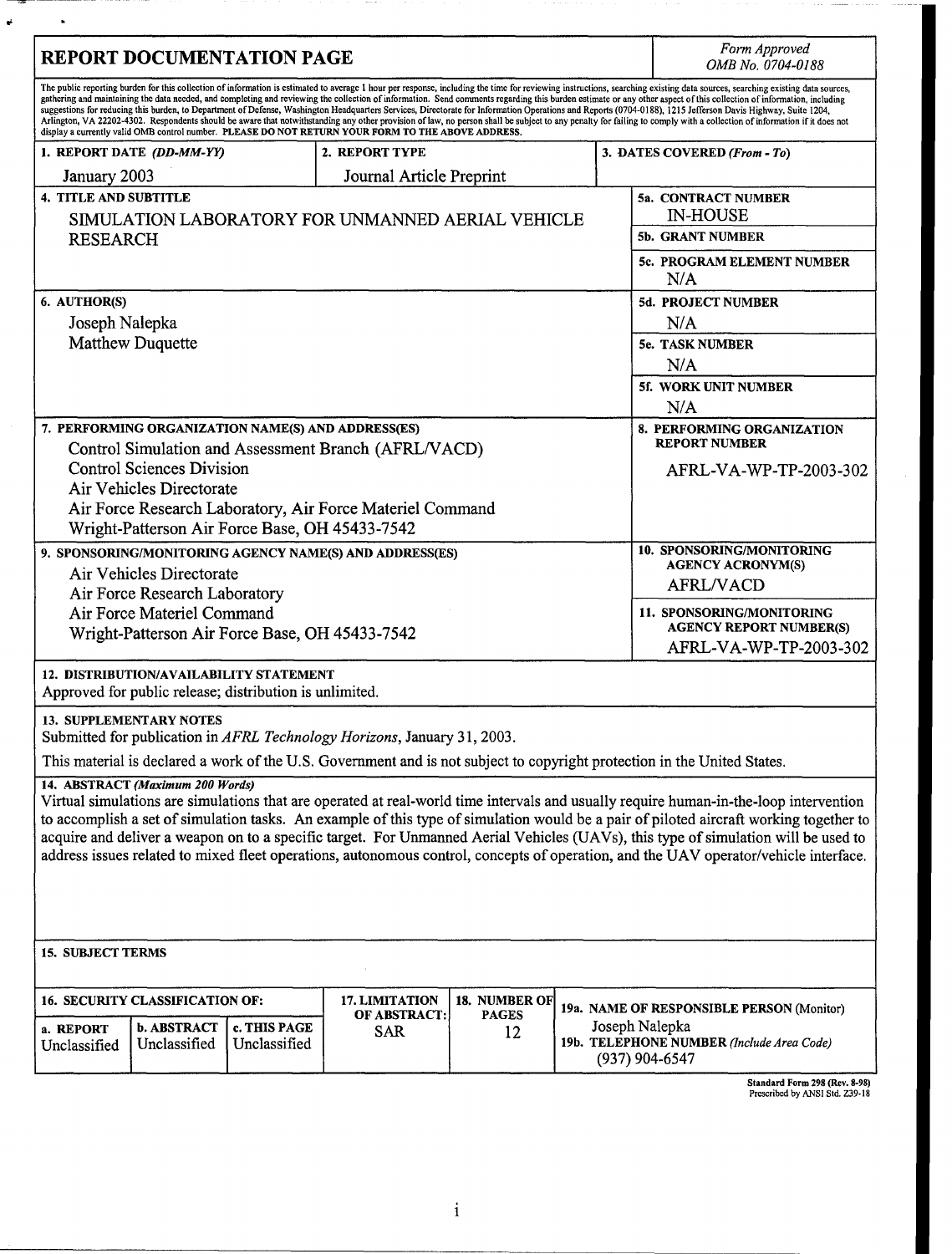### Contact: Joseph Nalepka **674-6547** or Matthew Duquette **674-6569,** AFRL/VACD

ويعاجل والمرادي

#### Simulation Laboratory for Unmanned Aerial Vehicle Research

The recent successes and ever-increasing roles of Unmanned Aerial Vehicles (UAVs) is forcing the Air Force to better understand how this class of vehicle can operate with and augment today's fleet. (Figure 1 shows an example of such an interaction). In this scenario, both UAVs and manned assets work cooperatively to destroy a series of ground-based threat systems. One way the Air Force can achieve this understanding, as well as explore the necessary interactions and mission effectiveness of these new systems, is through simulation. The Air Vehicles Directorate is developing simulation capability dedicated to UAV research and technology advancement. This capability, located in the Aerospace Vehicle Technology Assessment and Simulation (AVTAS) Laboratory, will use both constructive and virtual simulations (see Simulation Semantics insert) for evaluating UAV technologies and capabilities.

In order for this simulation capability to be useful to engineers and analysts, it must accommodate technology concepts such as sensors, weapons, and control algorithms that vary in fidelity and format. In addition, this capability must enable engineers and analysts to quickly and easily develop and modify mission scenarios in order to evaluate these technology concepts. This entails a development of a "plug and play" simulation environment for evaluating UAV technology concepts.

The idea of a plug and play simulation capability for UAV simulation research involves both hardware and software components. From a software perspective, the fundamental component is the simulation scenario. For this, two mission level modeling tools are being used: the Man-inthe-Loop Air-to-Air System Performance Evaluation Model (MIL-AASPEM) and the Joint Integrated Mission Model (JIMM).

MIL-AASPEM, whose strength lies in the modeling of sensor and weapon systems, will be used to evaluate the role of the UAV as an information, surveillance and reconnaissance (ISR) asset and to understand how UAVs will operate with manned assets in a mixed fleet battle space. In addition, MIL-AASPEM can be used to model ground-based entities and allow for analyzing the ground attack role of the UAV.

JIMM, whose strength lies in the modeling of ground-based systems and their associated tactics, will be used to evaluate the UAV as both a stand alone and mixed fleet attack asset. JIMM enables the user to program tactics and maneuver schemes of ground-based systems to react to the changing events within the scenario. In addition, it enables the modeling of communication schemes and message passing hierarchies-- both critical components for creating an Integrated Air Defense System (LADS) in an air-to-ground scenario.

In addition to the JIMM and MIL-AASPEM software tools, this simulation capability must also allow for software tools that can quickly and easily model a UAV and its subsystems. One such software tool is MATLAB. Through the use of the Simulink and Real-time Workshop packages, MATLAB enables a design engineer to graphically create the functional definition of a UAV and from that design, generate software modules that can be integrated into the simulation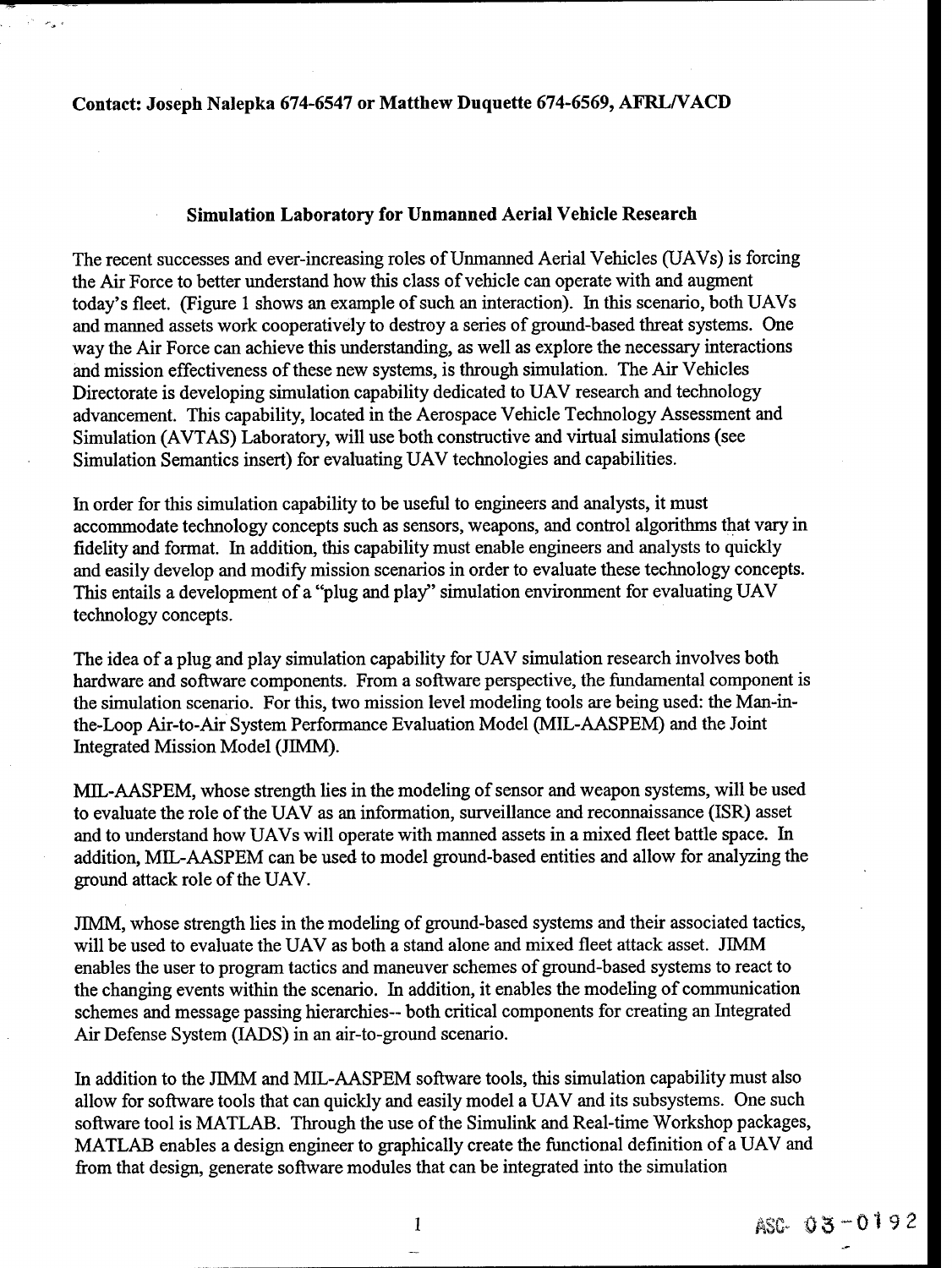environment. This process enables a seamless transition of a UAV concept from the engineering workstation to the mission level simulation environment.

Ç.

In order to accurately understand how to optimize a UAV to accomplish a set of mission objectives, it is necessary to be able to dynamically change or re-plan the UAV's objectives as a result of changing events in the scenario. Consequently, another software tool being included in this simulation capability is a Small Business Innovation Research (SBIR) Phase H effort, Large Number of Air Vehicles Simulation (LNAVSIM). LNAVSIM will interface with JIMM and enable a UAV operator to reroute a package of UAV's as a result of unplanned or "pop-up" threats or change UAV mission assignments in response to a destroyed vehicle or change in target priorities. In addition, this software tool will provide a simple mechanism for understanding the role of the operator in UAV operations.

As was previously mentioned, it is also necessary for the hardware components of the simulation capability to be conducive to the plug and play philosophy. Consequently, four Mini-Crew Stations (MCS) (shown in Figure 2), will be used when a manned component is required for UAV technology evaluations. These PC-based cockpits have very simple, programmable cockpit controls, displays and instrumentation. In addition, a PC-based out-the-window visual scene is projected onto a screen located in front of each cockpit. These cockpits can be used for air-to-ground strike, air-to-air attack and in any mix of friendly and foe manned assets.

For the command and control of UAVs, an Operator/Vehicle Interface (OVI) station is also included in the UAV simulation capability. This station (shown in Figure 3) is a traditional up and down configuration that will be used as the communications mechanism between the UAVs, the vehicle operators located at these stations, and the MCS assets. Through this station, the operator will be shown graphical representations of the UAV's functional status and mission objectives. In addition, the operator will use the OVI station as the conduit for passing commands or information to both the UAVs and possibly manned vehicle assets in order to execute the mission objectives. Finally, this station will also be used with LNAVSIM to perform real-time mission route planning for the UAVs.

Through "plug and play" simulation hardware and software, the AVTAS Laboratory is developing a simulation capability that will enable researchers to investigate the best mix of UAV technologies and capabilities required for this class of vehicle to execute a variety of missions. This research can be done either locally or, through the use of the High Level Architecture or Distributive Interactive Simulation protocols, distributed with other simulated or live flight assets to provide an even more realistic and capable evaluation environment. The plug and play design philosophy of this UAV simulation capability as well as its tie to the larger SBR&D process will make it a critical tool for both design engineers and analysts to assess the operational utility of these vehicles.

*Mr. Joe Nalepka and Mr. Matt Duquette of the Air Force Research Laboratory's Air Vehicles Directorate wrote this article. For more information contact TECH CONNECT at (800) 203- 6451 or place a request at http://www.afrLaf mil/techconn/index.htm. Reference document VA-*XX-XX.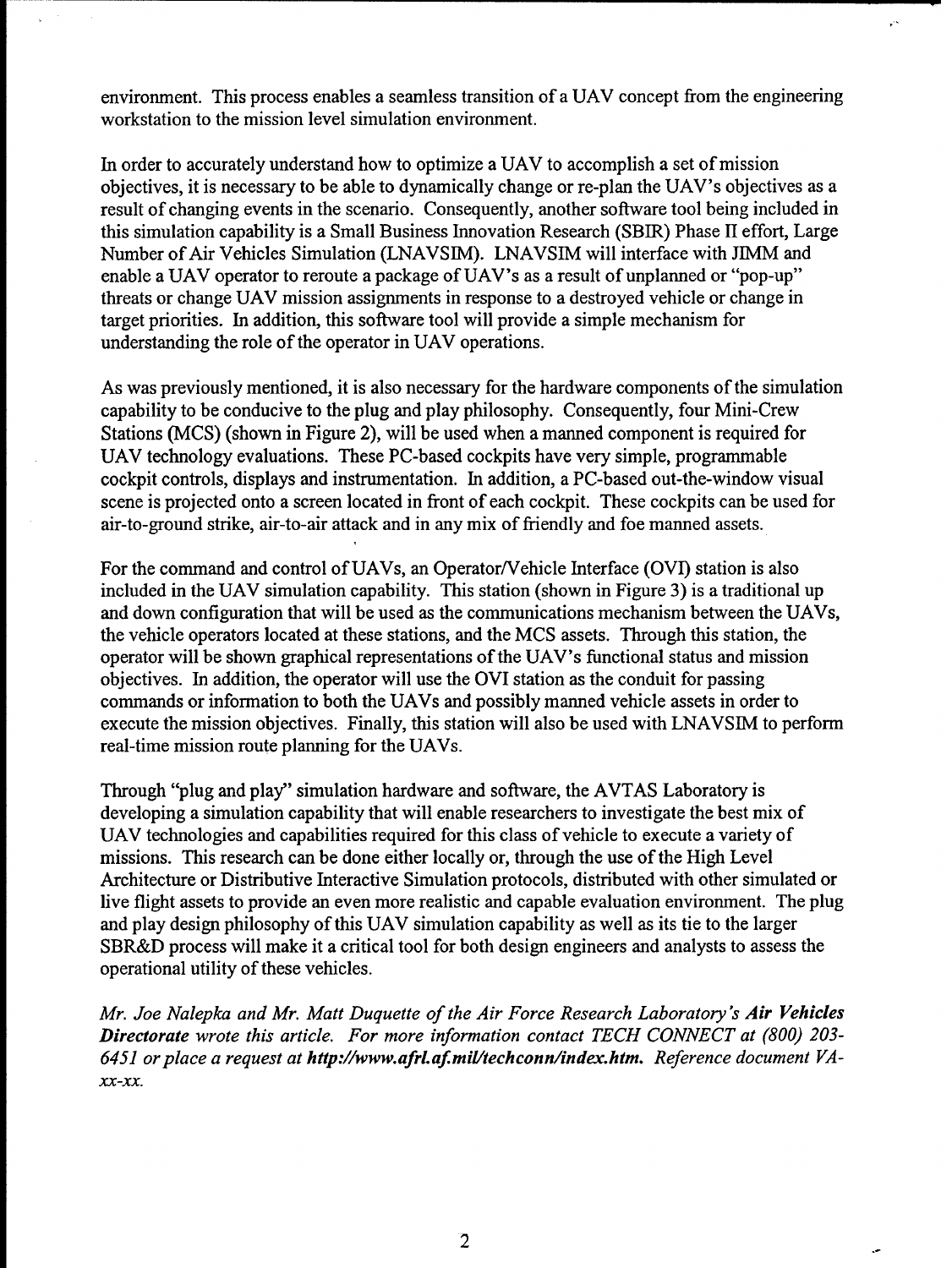### Simulation Semantics

Virtual simulations are simulations that are operated at real-world time intervals and usually require human-in-the-loop intervention to accomplish a set of simulation tasks. An example of this type of simulation would be a pair of piloted aircraft working together to acquire and deliver a weapon on to a specific target. For Unmanned Aerial Vehicles (UAVs), this type of simulation will be used to address issues related to mixed fleet operations, autonomous control, concepts of operation, and the UAV operator/vehicle interface.

In contrast, constructive simulations are simulations that are operated at faster than real-world time intervals and do not require human-in-the-loop intervention to accomplish a set of simulation tasks. An example of this type of simulation, also called a Monte-Carlo Simulation, would be one that analyzes the affect of varying the size of a radar's frequency range of operation over 20 different intervals against 20 different target types. For UAVs, these simulations enable the analyst to execute many experiments in a very short amount of time for the purpose of conducting trade study or stochastic analyses of UAV technologies, configurations, or mission profiles.

In order to explore new technologies and military capabilities, researchers can use both virtual and constructive simulations in a complementary fashion. For example, a set of constructive simulation experiments may be conducted to determine which sensors, out of a set of 20 concepts, are best suited for a particular UAV reconnaissance mission. The purpose of the constructive simulation, in this example, is to eliminate those concepts that are incapable of achieving the objectives and determine which concepts have the potential to meet the objectives but need to be further analyzed in a virtual simulation. The purpose of the virtual simulation is to take this refined list of sensor concepts, incorporate them into an operational environment and examine their effectiveness. The analysis of the virtual results in this setting could focus on determining such issues as: proper implementation of the vehicle and sensor package into the scenario, understanding the data limitations of the sensors, examining the accuracy of the sensors, and understanding how data latencies associated with the sensors can affect execution of the mission profile. To complete the analysis, the results of the virtual simulation are incorporated into the constructive simulation model to not only further improve upon its realism and accuracy but also to provide a better and more accurate representation of a UAV concept. This idea of using one set of simulation results to refine existing simulation models and vehicle concepts is called spiral development and is one of the main techniques of Simulation Based Research and Development (SBR&D).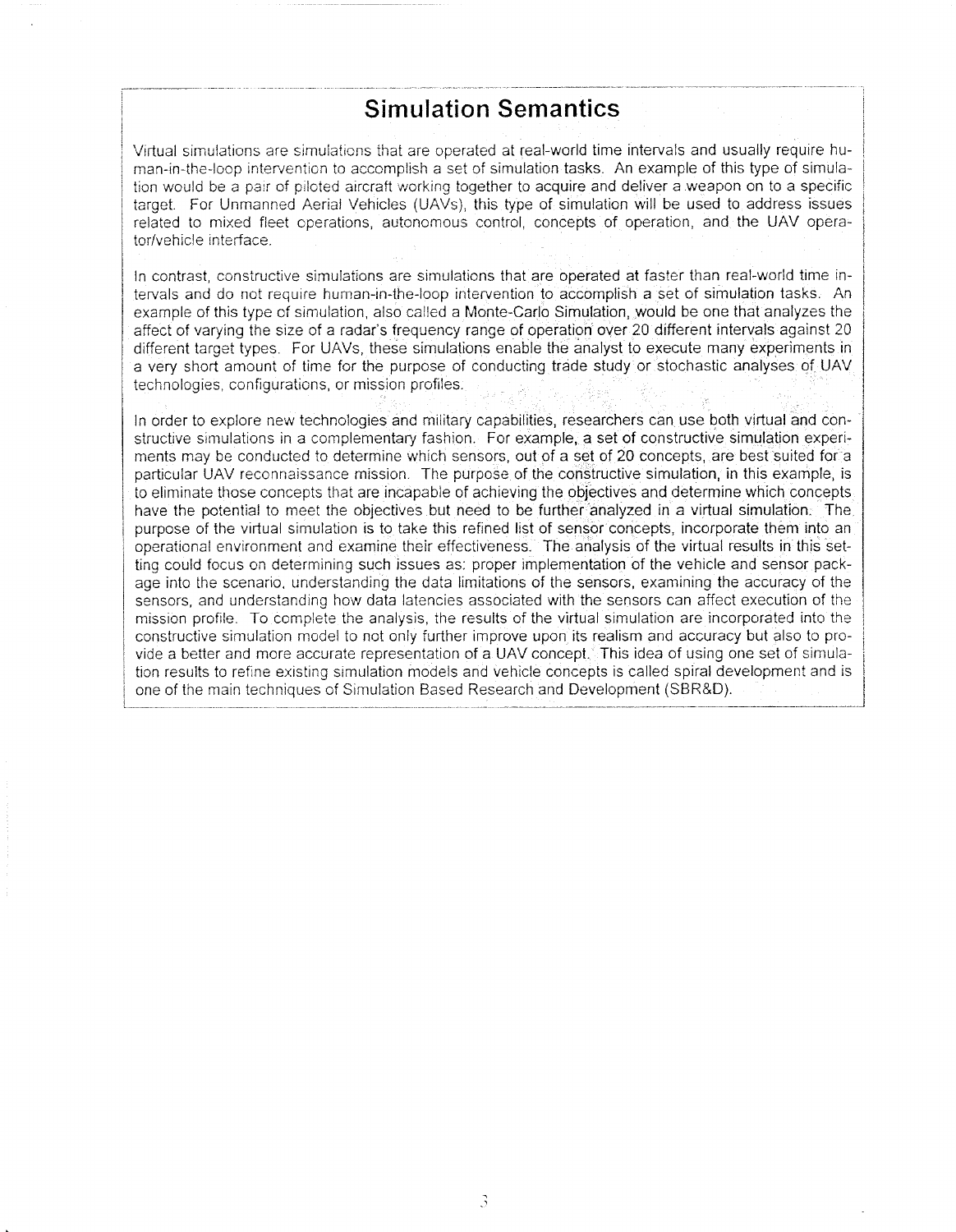

 $7.9$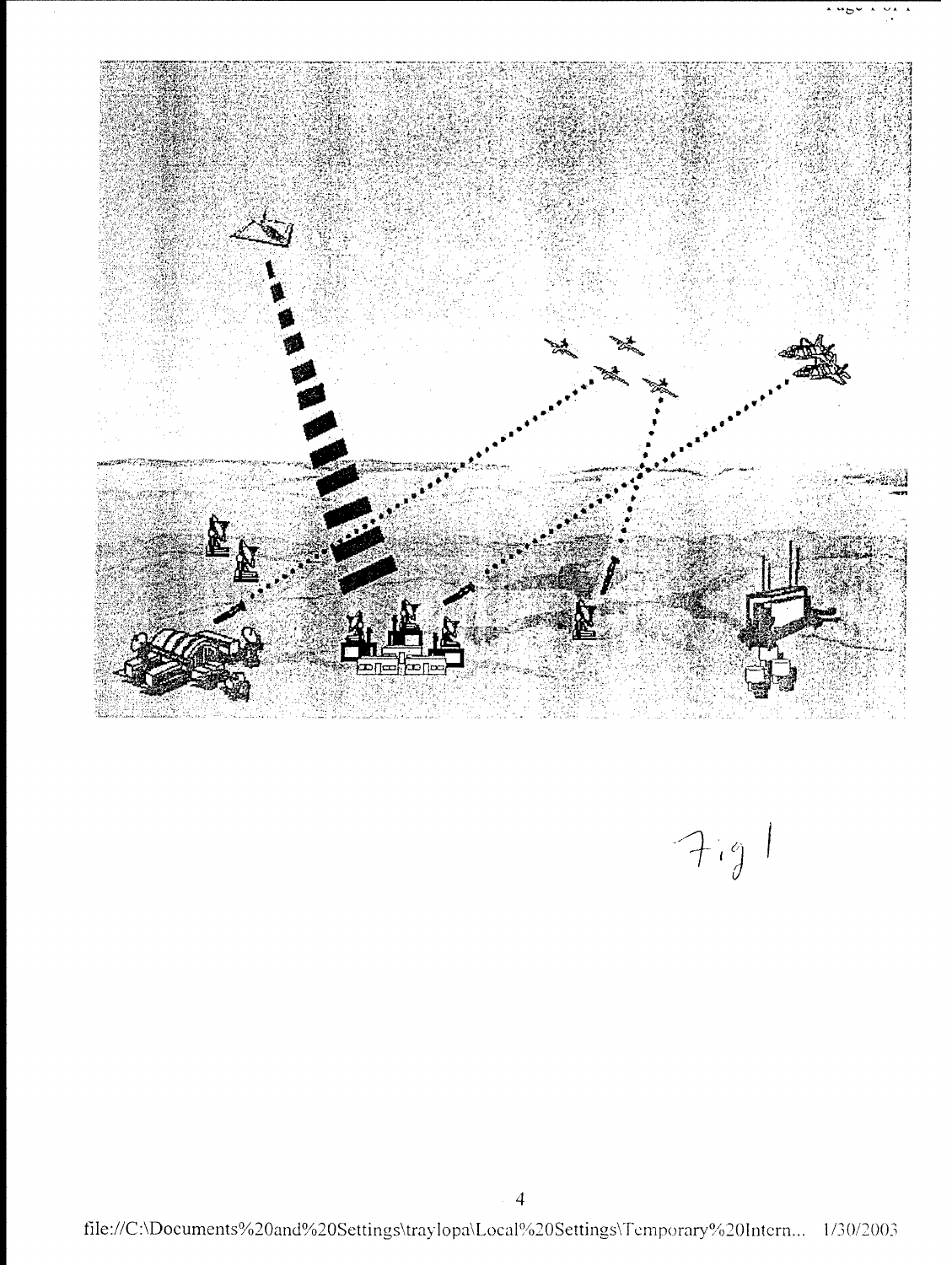

 $7.92$ 

file: C: Documents: (20and<sup>9</sup> %20Settings traylopa Local<sup>0</sup> %20Settings/Temporary<sup>0</sup>%20Intern... 1:30:2003